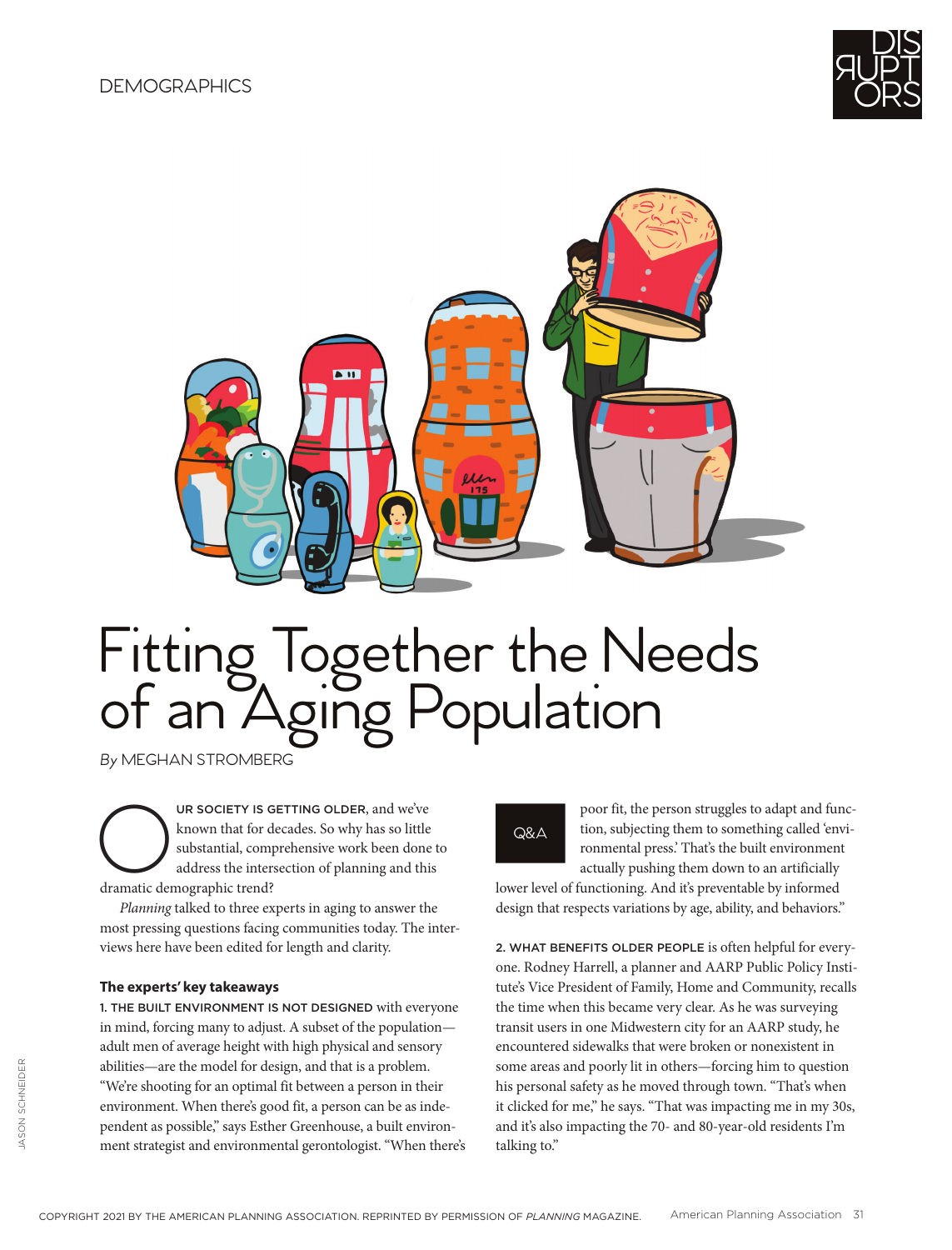3. PEOPLE OF ALL AGES should have opportunities and places to engage with one another. Intergenerational interventions "look at the ways generations interact, focusing on the benefits of engagement across generations," notes Matthew Kaplan, professor of Intergenerational Programs and Aging at Penn State University. From a planning point of view, Kaplan distinguishes between multigenerational planning in an environment (for more than one generation to be present in a place) and an intergenerational orientation, the goal of which is to "figure out ways to develop activities, programs, policies, and places for the generations to engage one another in different ways. That engagement could center on education, caregiving, healthy living, and recreation, as well as dialogue and action aimed at improving the shared community."

## *PLANNING:* **The fact that the U.S. population is aging isn't news.**

HARRELL: No. We've been building communities in this country for four centuries now, and for that entire period of time, we've had one thing in common: that there were relatively few older adults in our communities. That's changing.

And by 2035, something will fundamentally change. That's the point at which the Census Bureau estimates that we will have more people over the age of 65 than under 18 for the first time in U.S. history. That's a watershed moment. Your community, no matter where you live,

already has and will have in the future older adults, and we should think about them as we're planning everything: roads, parks, housing.

*PLANNING:* **Are communities prepared for this demographic shift? If not, what's standing in the way?** GREENHOUSE: Are we making enough strides to address the growing older adult population? The answer is absolutely not, not even remotely.

There are quite a few variables that are barriers to creating environments that work for people across the life span and across the ability span. One is simply lack of awareness and understanding of the concept of environmental fit and press. It is known in academia in certain disciplines, but how many designers, planners, architects, city managers, mayors, or town supervisors have ever heard of it? So, if you don't know that the status quo is so disabling, and unnecessarily so, why would



**ESTHER GREENHOUSE**



**RODNEY HARRELL**



**MATTHEW KAPLAN**

you even try to address this as an issue? This concept needs to be taught to professionals and incorporated in planning, design, and architecture programs.

Also, the way that we structure zoning ordinances and building codes in this country is an issue. If we had national standards for design that were responsive and enabling across the life span, we could go much further. In my professional opinion, we need policies to require a shift in design. I know that some professionals are not comfortable with that. But not addressing the needs of millions of aging Americans is a public health crisis. This is something that can be prevented—not 100 percent, but it certainly can be minimized because the status quo negatively impacts individuals' and their families' quality of life and personal wealth, as well as society's economics (and in particular, to which services municipalities need to devote resources).

*PLANNING:* **What are some solutions?**

HARRELL: There's a wide variety of solutions and I put them in a category of "good planning." It includes community engagement and the idea that all the different groups in the community must be at the table to have their voices heard. And then, the policies that we implement must reflect those inputs. It's up to you and your community to figure out the best ways to address them, but there's a whole

basket of things we could be doing.

KAPLAN: I certainly think looking at needs across the life span is a good approach, and we can also zero in on certain points along the life course where there are particular vulnerabilities as well as assets.

An example I like is a small assisted-living facility in Japan. They came up with what I call the "milk and cookie" approach. Residents were feeling a little bit isolated, and unfortunately, irrelevant in others' lives, even as they would see young people every day as they walked around the facility on their way to school. They came up with a strategy to open the front door and place milk and cookies in the vestibule. Kids started noticing and stopping for the cookies, and before you know it, they start talking, hanging out together, getting to know each other. It's the opposite of a retirement community hidden away from everyone. It's a way to continue